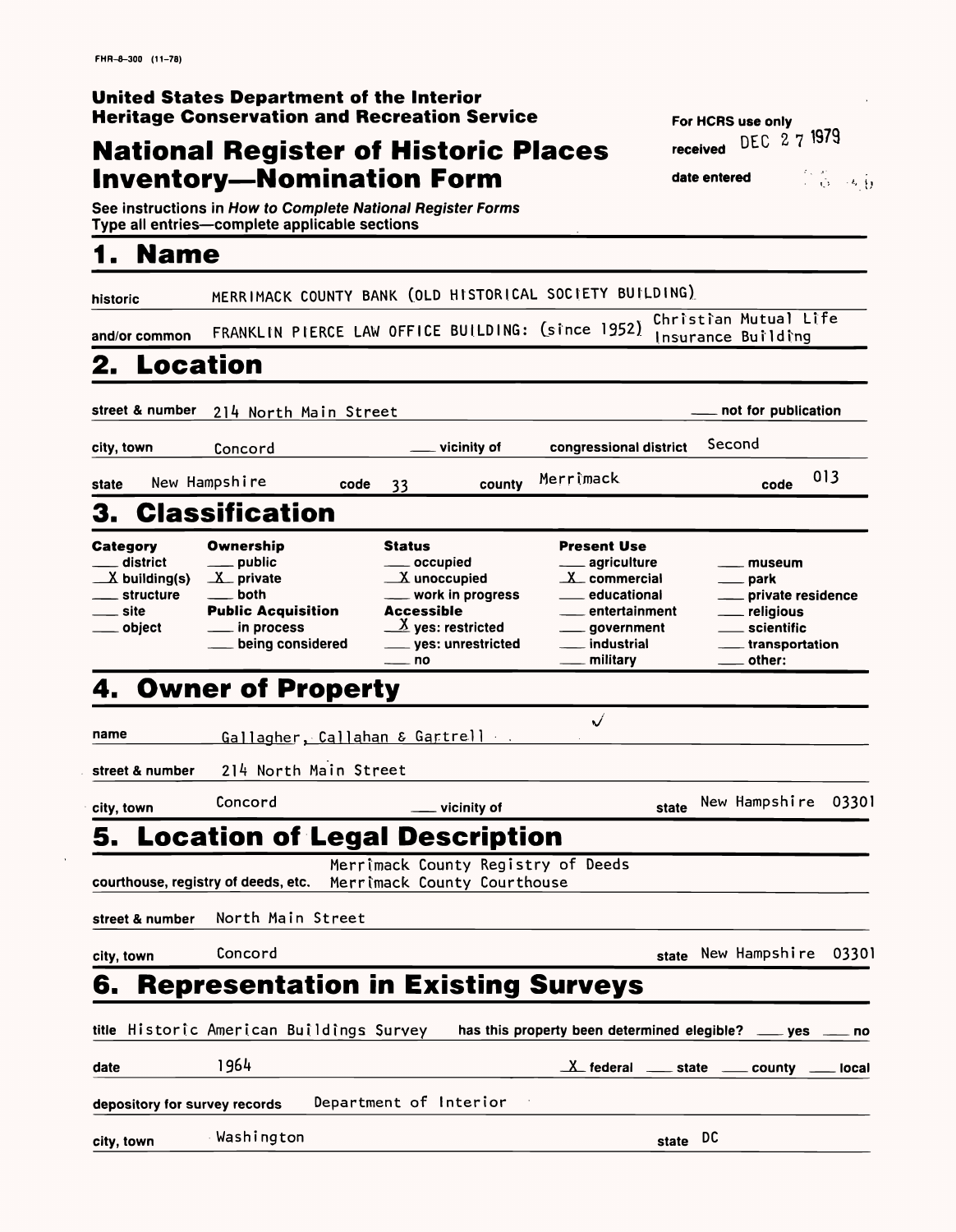# **7. Description**

| <b>Condition</b>          |                    | <b>Check one</b> | <b>Check one</b>           |      |  |
|---------------------------|--------------------|------------------|----------------------------|------|--|
| $X$ excellent             | deteriorated       | <b>unaltered</b> | $\mathbf{X}$ original site |      |  |
| $\rule{1em}{0.15mm}$ good | <u>__</u> __ ruins | $x$ altered      | <u>__</u> moved            | date |  |
| $\equiv$ fair             | ____ unexposed     |                  |                            |      |  |

**Describe the present and original (if known) physical appearance**

The building, located at 214 North Main Street, occupies a site of three-quarters of an acre in size on the easterly side of the street, The site is located between Ferry Street and Steam Mill Court and is adjacent to the main printing and binding plant of the Rumford Press,

In 1921, the interior of the building was extensively remodeled by the Boston architect Guy Lowell in the colonial revival style, to serve as a museum for the Society. The portico was also added then.

After purchase in 1952 by the Christian Mutual Life Insurance Company, the interior decoration was restored and refurnished in authentic Federal period colors, fabrics and woodworking treatment by the firm of Dan Cooper of New York City,

 $(See$  Continuation Sheet  $IAL$ 

Constructed in 1826 to house, the Merrimack County Bank, the building at 214 North Main Street has changed little in exterior appearance. The three story, brick, Federal-style commercial structure with step gables now has a single front door where once were double doors. The interior, however, underwent major change during the tenure of the New Hampshire Historical Society (1840-1952). In the early 1900's, portions of the second floor were remoyed to create a high ceiling interior display area for the Society. Tie rods were run through the building to compensate for strength lost in removing the floor. Securing the tie rods to exterior walls led to the placement of X-shaped metal anchor plates across the facades.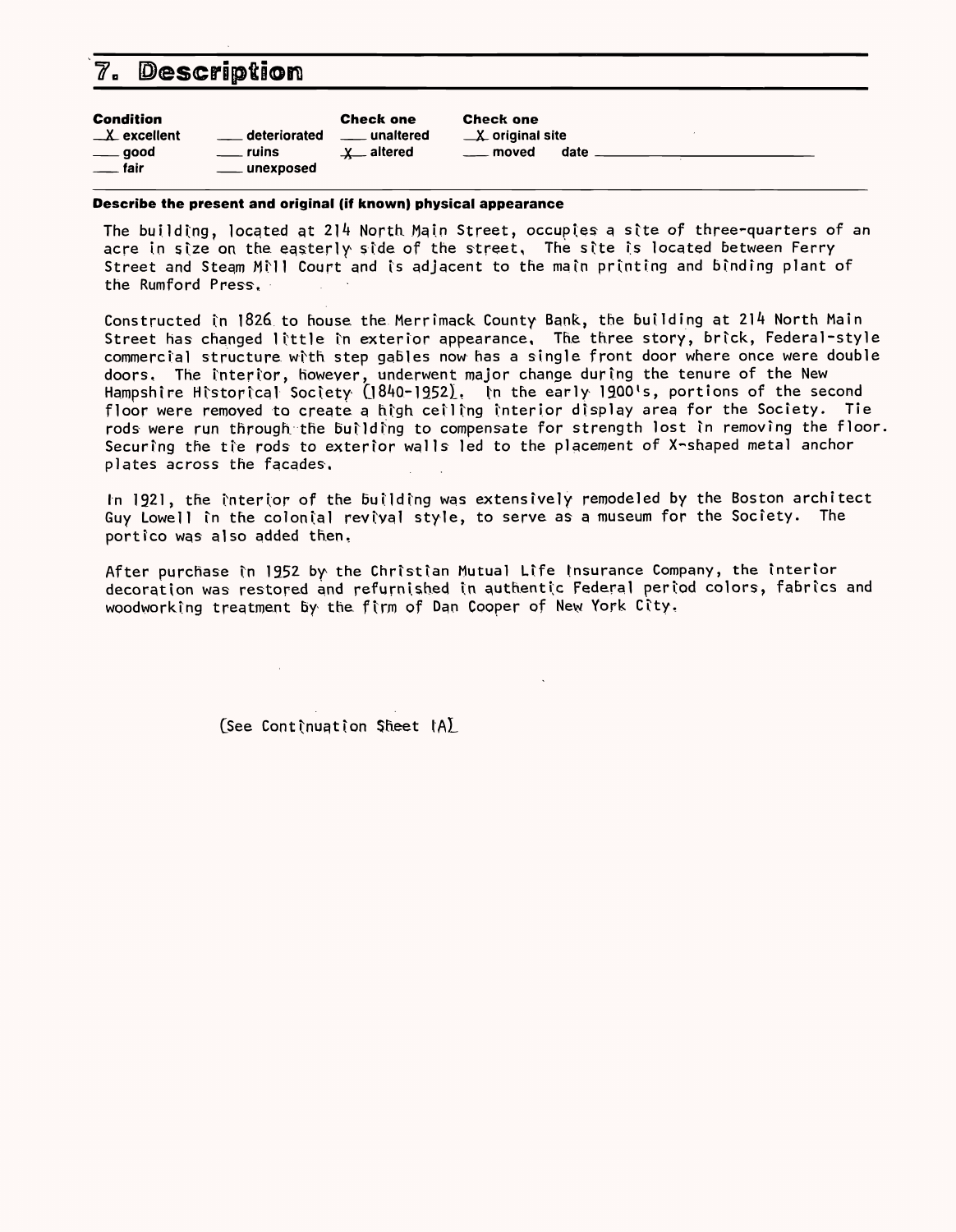## **NATIONAL REGISTER OF HISTORIC PLACES INVENTORY -- NOMINATION FORM**



**CONTINUATION SHEET JA** ITEM NUMBER 7 PAGE

 $\overline{2}$ 

#### DESCRIPTION (Continued)

The general character of the building is typical of the late Federal style in New England. Overall dimensions of the building are 50 feet wide by 32 feet deep.

Prominent exterior features include: a series of attenuated blind arches inset 4 inches which mark off five bays across the facade; at either end of the building a four-step gable culminating in a chimney capped with simple moulding; a symmetrically positioned entrance portico (added in 1921 by Guy Lowell) which consists of two Ionic columns paired with two Ionic pilasters supporting a two-step architrave, plain frieze, and dentilled and modillioned cornice, with low iron railing above; a recessed and panelled front door embrasure with horizontal fanlight above the door defined by leaded muntins in ovoid patterns; and a single six-panel front door. A heavy wood cornice, painted white, runs along the front and rear faces of the building, Wi ndows are six-over-six double hung wood sash, with window frames recessed 1 i nchfrom the exterior wall surface. The windows on the front of the building are completed by one piece stone lintels and stone sills; the windows placed in the end and rear walls lack lintels and sills. A stone (granite) ashlar foundation supports the old portion of the building; no foundation is visible beneath the rear ell. The roof over the main building is pitched at a low angle, covered with slate shingles and copper sheathing over the ridge. The roof over the ell is flat.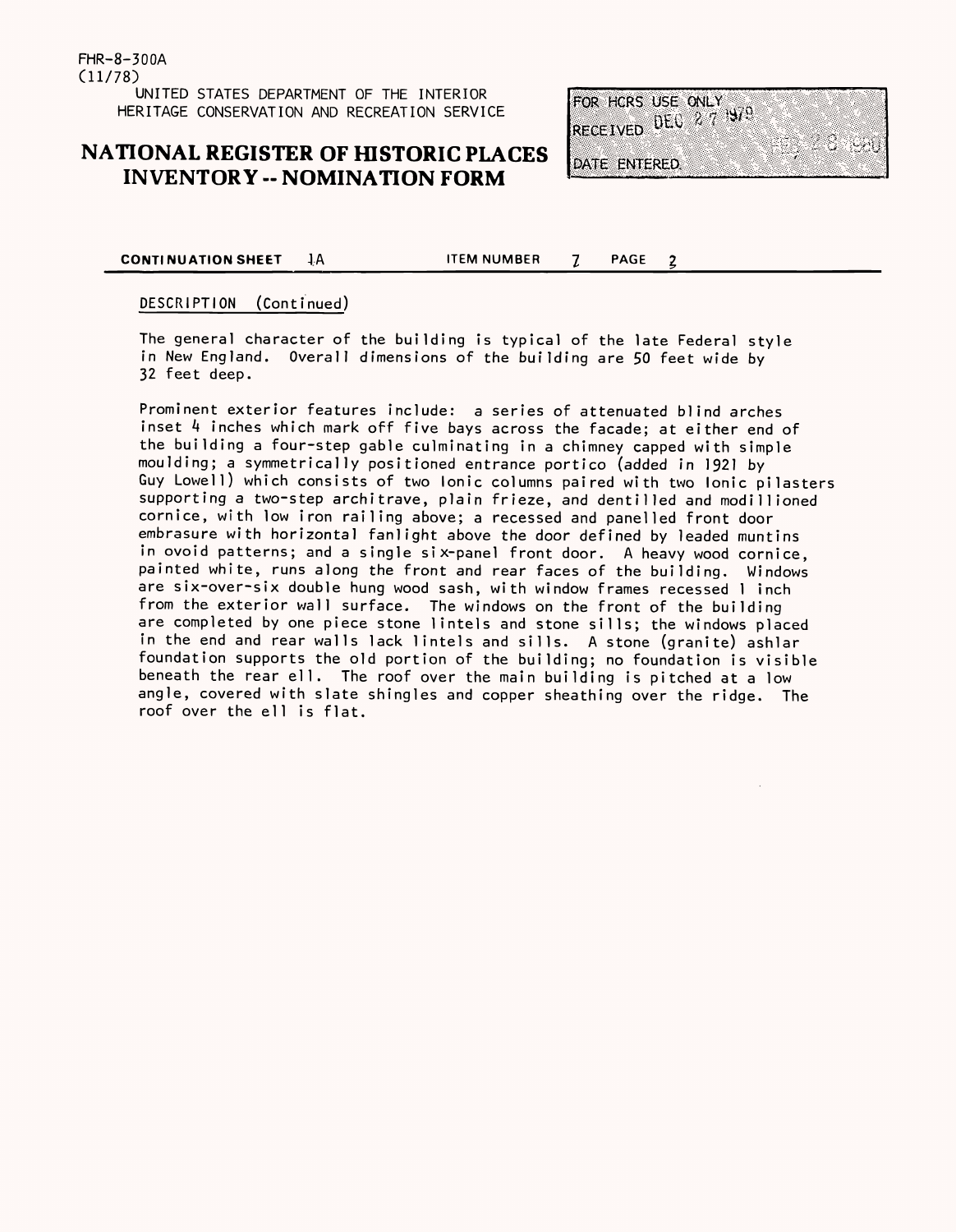# **8. Significance**

| <b>Period</b><br>prehistoric<br>$-$ 1400-1499<br>$\frac{1}{2}$ 1500-1599<br>$\frac{1}{2}$ 1600–1699<br>1700-1799<br>$\overline{X}$ 1800-1899<br><b>X_1900-</b> | Areas of Significance-Check and justify below<br>archeology-historic<br><u>__</u> __ agriculture<br>$X_$ architecture<br>$\perp$ art<br>$\perp$ commerce<br>$\underline{\mathsf{y}}$ communications | archeology-prehistoric ____ community planning<br>____ conservation<br>____ economics<br>$\underline{\mathsf{X}}$ education<br>engineering<br>___ exploration/settlement ___ philosophy<br>__ industry<br>. invention | landscape architecture X religion<br>$\perp$ law<br>$\perp$ literature<br><u>_</u> __ military<br>. music<br>$X$ politics/government | $\_$ science<br>_ sculpture<br>$X$ social/<br>humanitarian<br>theater<br>____ transportation<br>y other (specify)<br>Museum & Library |
|----------------------------------------------------------------------------------------------------------------------------------------------------------------|-----------------------------------------------------------------------------------------------------------------------------------------------------------------------------------------------------|-----------------------------------------------------------------------------------------------------------------------------------------------------------------------------------------------------------------------|--------------------------------------------------------------------------------------------------------------------------------------|---------------------------------------------------------------------------------------------------------------------------------------|
| <b>Specific dates</b>                                                                                                                                          | ، 826 ا<br>1921                                                                                                                                                                                     |                                                                                                                                                                                                                       | Builder/Architect John Leach, Concord; Guy Lowell,                                                                                   | <b>Boston</b>                                                                                                                         |

#### **Statement of Significance (in one paragraph)**

An outstanding suryivor in "the old North end" of Concord's Main Street, the stately symmetry and graceful proportions of this well-designed brick building make it an architectural treasure, Its Historic American Buildings status is well merited as a particularly ftne example of a multi-story Federal-period commercial edifice, all the more remarkable because it was designed and erected by a local contractor.

Originally a structure intended for banking and associated business, this building has housed a wide range of significant activities in the life and culture of the State's capital city. Lawyers occupied offices on the second floor from the beginning. The most famous among them was young Franklin Pierce, later to become a General in the Mexican War, a United States Senator for New Hampshire, and in  $1853$  the President of the United States,

Literature also had its place in the building, not only as a library of collected works of the New Hampshire Historical Society, but in the creative writing of Dr. Nathaniel Bouton, who had his study in one of the second floor offices. As Pastor of the First Congreational Church beginning in 1824, Dr. Bouton published in 1856 his invaluable "History of Concord, from its First Grant in 1725, to the Organization of the City Government in 1853, with a History of Ancient Penacooke. The Whole Interspersed with Numerous Interesting Incidents and Anecdotes, Down to the Present Period, 1855; Embellished with Haps; with Portraits of Distinguished Citizens, and Views of Ancient and Modern Residences, 'This shall be written for the generations to come. "' was Dr, Bouton's purpose as stated on the lengthy title page, Bouton's History remains the premier reference work for Concord-area history.

The early history of the building at 214 North Main Street is presented in "A Capital for New Hampshire," a three volume compilation by Grace Page Amsden, on file at the NH Historical Society, In Chapter XXXIII, "Concord: 1825-1930," she records:

"Heretofore, except for the State House, there had been no thought given to architectural style in the building enterprise in Concord....When the First Baptist Society prepared to build, John Leach of Dunbarton had just moved to town with aspirations to be an architect, although the first Concord Director (1830) lists him merely as 'carpenter and joiner.'

(See Continuation Sheet  $#1$ )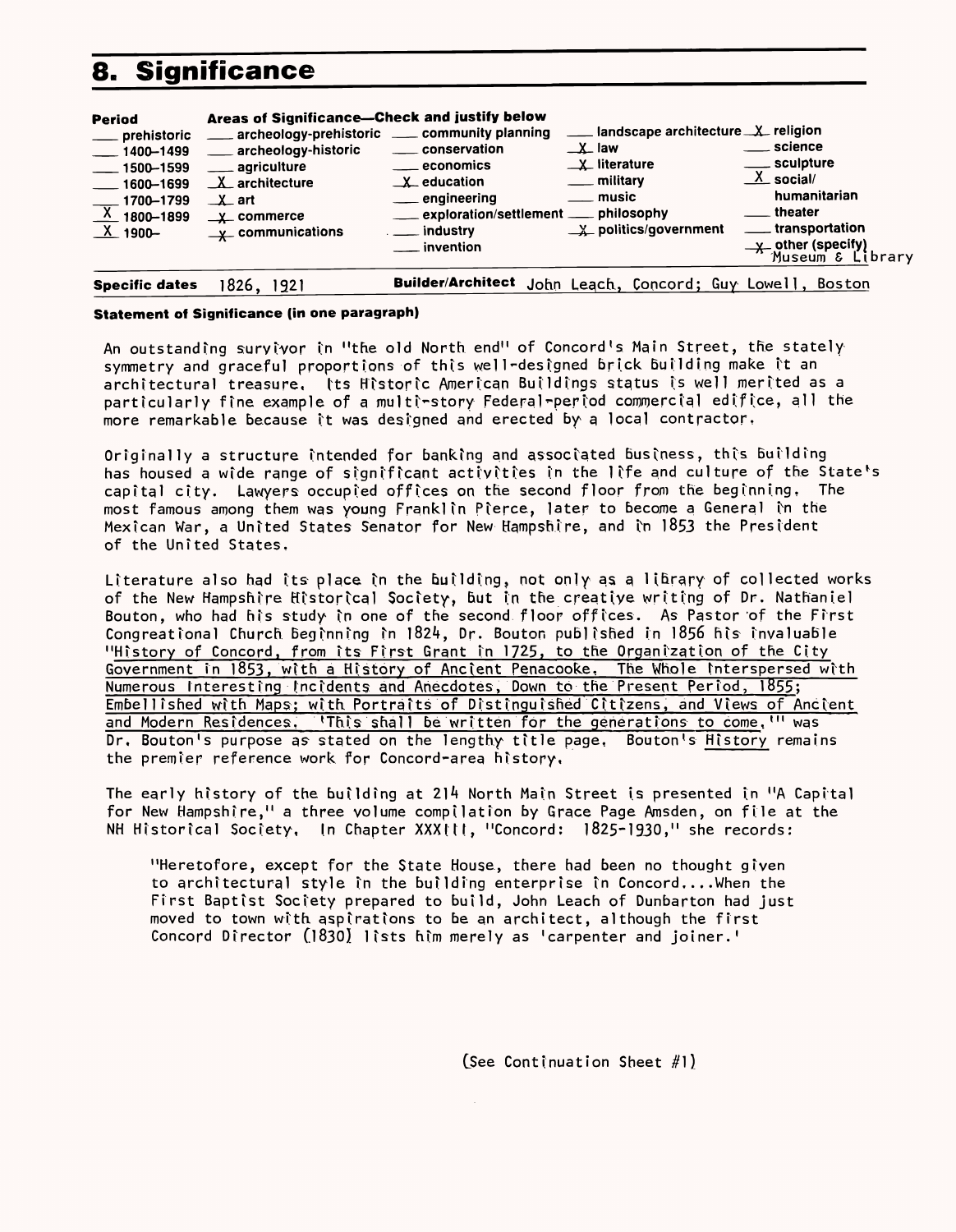#### **Major Bibliographical References** 9.

(See Continuation Sheet #4)

|                       | 10. Geographical Data                                                               |        |            |                |                      |  |
|-----------------------|-------------------------------------------------------------------------------------|--------|------------|----------------|----------------------|--|
|                       | Acreage of nominated property $\frac{3}{4}$ acre                                    |        | 花鼠听<br>标思拼 |                |                      |  |
| <b>UMT References</b> | Quadrangle name Concord                                                             |        |            |                | Quadrangle scale 7.5 |  |
| Zone                  | $[4_17]8_17[2_12_10]$<br> 2 9 3 7 6 2 <br><b>Northing</b><br><b>Easting</b>         |        | В<br>Zone  | <b>Easting</b> | <b>Northing</b>      |  |
|                       |                                                                                     |        | D<br>F     |                |                      |  |
| G                     |                                                                                     |        | H          |                |                      |  |
|                       | Verbal boundary description and justification                                       |        |            |                |                      |  |
|                       |                                                                                     |        |            |                |                      |  |
|                       | City of Concord Tax Assessor's Records:<br>Map #55, Block #5, Lot #5                |        |            |                |                      |  |
|                       | List all states and counties for properties overlapping state or county boundaries. |        |            |                |                      |  |
| state                 | code                                                                                | county |            |                | code                 |  |
| state                 | code                                                                                | county |            |                | code                 |  |
|                       | <b>11. Form Prepared By</b>                                                         |        |            |                |                      |  |
| name/title            | Mrs. Robertson Page, Chairman, Special Projects Committee                           |        |            |                |                      |  |
| organization          | Woman's Club of Concord.                                                            |        | date       |                | March 10, 1977       |  |
|                       | street & number 6 Cambridge Street                                                  |        | telephone  |                | $603 - 224 - 0862$   |  |
| city or town          | Concord                                                                             |        | state      |                | New Hampshire 03301  |  |
|                       | <b>12. State Historic Preservation Officer Certification</b>                        |        |            |                |                      |  |

As the designated State Historic Preservation Officer for the National Historic Preservation Act of 1966 (Public Law 89-

665), I hereby nominate this property for inclusion in the National Register and certify that it has been evaluated according to the criteria and procedures set forth by the Heritage Consefvation and Recreation Service.

national X state \_\_ local

State Historic Preservation Officer signature Commissioner, Dept. Resources Economic) Development title NH State Historic Preservation Officer  $\overline{a}$  date October 4, 1977 For HCRS use only I hereby certify that this property  $l$ s included in the National Register date  $\frac{z}{z_8}$   $\frac{z_8}$ **Keeper of the National Register** Attest: BIQ bebouiel, date **Chief of Registration** 

 $\epsilon$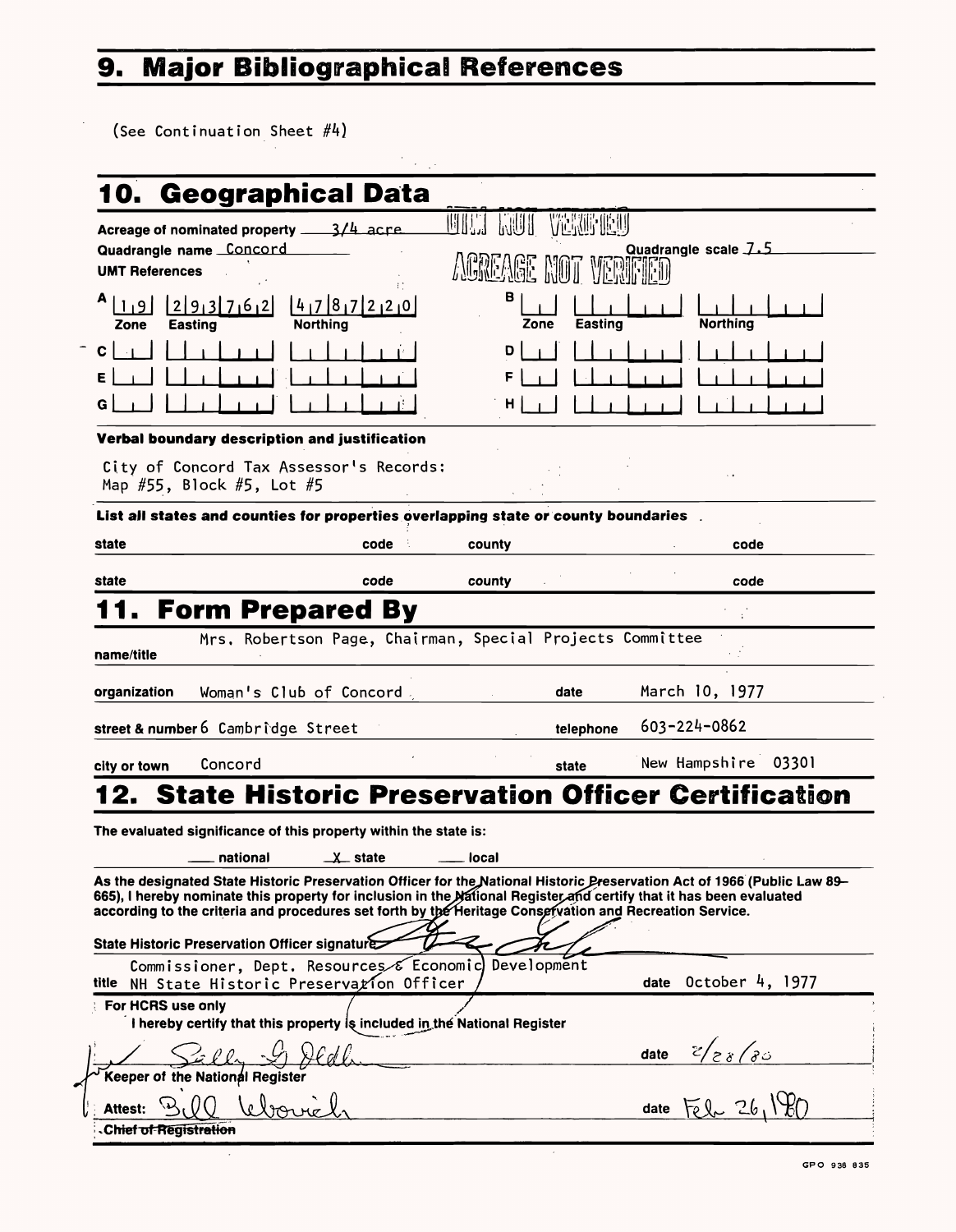### **NATIONAL REGISTER OF HISTORIC PLACES INVENTORY -- NOMINATION FORM**

FOR HORS USE ONLY RECEIVED DEC 877 1979

DATE ENTERED

**CONTINUATION SHEET** 1 ITEM NUMBER 8 PAGE

 $2<sup>1</sup>$ 

#### SIGNIFICANCE:

"...The most notable progress of the period was the erection of two important brick blocks in 1826. When its charter expired, the Upper Bank officials obtained a new one under the name of Merrimack County Bank. The old Livermore house was no longer adequate as quarters and so John Leach was commissioned to design the building already referred to. It is a three story brick block built on the lot next south of the site of the Livermore house, planned to afford quarters for two banks on the ground floor and office rooms on the second floor. The top floor was planned for a public hall and later it was used by the New Hampshire Historical Society (1840). The completed structure was 'the pride of the North End' to quote Asa McFarland, Jr. again.

"Leach found his first opportunity in building this new church. Concord has later examples of his creative ability: The building at 214 North Mainstreet, built in 1826 for the Merrimack County Bank -- a fine building which went far to solace the North End for its failure to locate the State House ....

"Until recent years the building had two entrances, the north one opening into the Merrimack County Bank. The south door opened into the drugstore of Dr. Samuel Morrill until the NH Savings Bank began business there in 1830. The second floor offices were occupied by various lawyers  $--$  among them being young Franklin Pierce. Sometimes public officials occupied these quarters. Dr. Bouton used one of the rooms as a study when he was writing his history of Concord. In later years, this handsome old building was purchased by the New Hampshire Historical Society for use as a museum..."

The tenure of the Historical Society began in  $1840 - -$  when the third story used as a public hall was adapted for use as a library -- and extended for 112 years. In 1869, the Historical Society purchased the building, and used it as a museum and library until the library was removed to the Society's new building on Park Street in 1912; but 214 North Main Street retained its museum function until 1952.

Especially unusual has been the combination of religious significance related to commerce and social-humanitarian needs that have focused at "the Old Building" since 1952 when it was acquired by the Christian Mutual Life Insurance Company.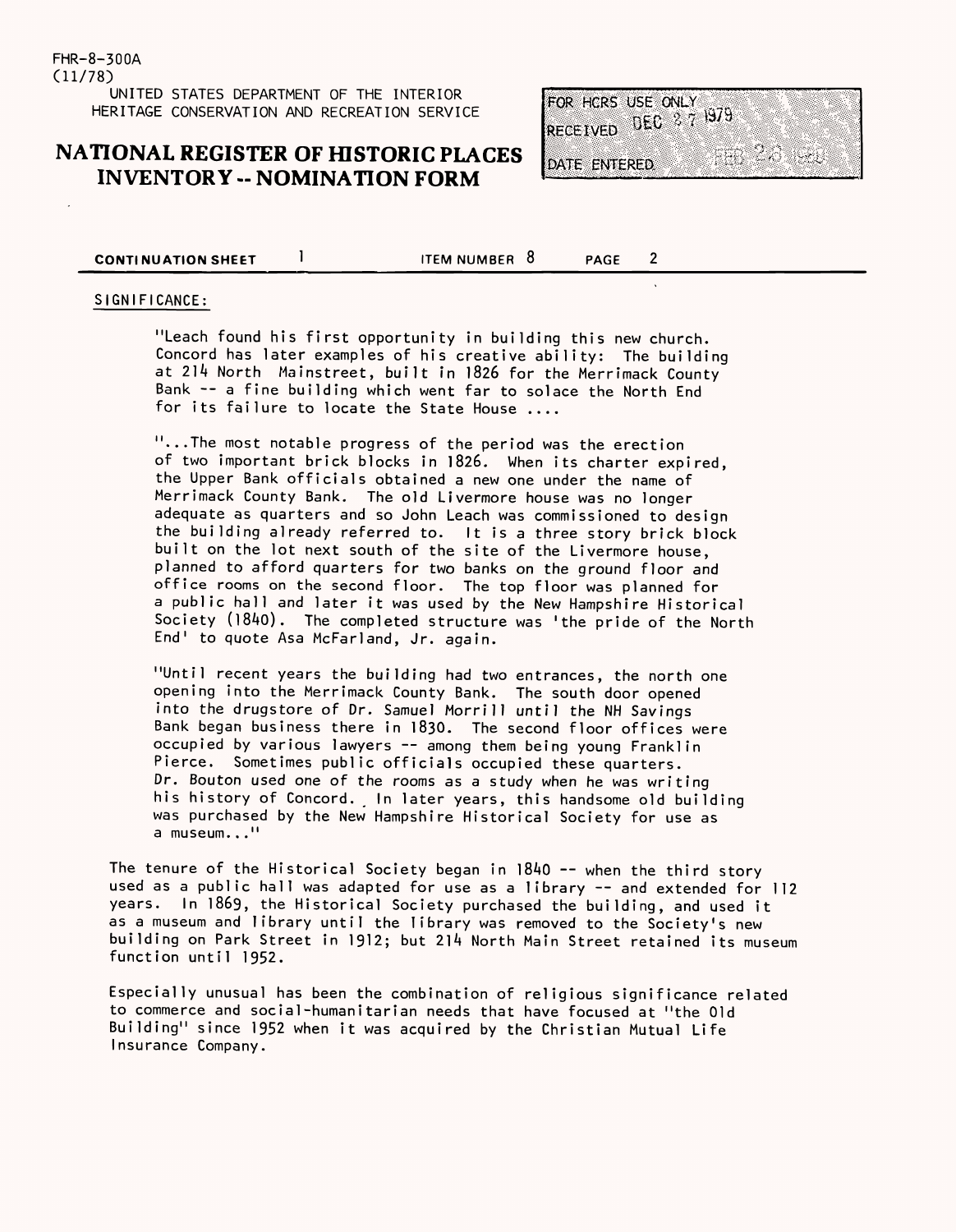## **NATIONAL REGISTER OF HISTORIC PLACES INVENTORY -- NOMINATION FORM**

FOR HORS USE ONLY 1379 **RECEIVED** 

<u> Maria Alban</u>

DATE ENTERED

**CONTINUATION SHEET** 2 ITEM NUMBER 8 PAGE 3

#### SIGNIFICANCE (Continued)

The President's Annual Report for 1975 expresses full appreciation of 214 North Main Street in an eloquent tribute, opposite the title page that shows a line drawing of the building. Dr. Schurman wrote as follows:

"OUR HOME OFFICE

"The charming stately building at the right, the Home Office of the Christian Mutual Life Insurance Company, once served as the private law offices of Franklin Pierce, 14th President of the United States.

"Steeped in tradition, this beautiful and graceful brick edifice has over the years received many honors for its fine architecture and historical significance.

"So soundly built in 1826, so thoroughly restored in 1912 and tastefully redecorated on several subsequent occasions, today's visitors would believe it the product of modern architecture except for the patina of age on its exterior walls.

"The entrance reception area is two stories high with second balcony offices overlooking it from charming French windows. On one wall hangs a beautiful antique clock Grafted in England for the first New Hampshire Legislature. All woodwork, including the floors, are hand-rubbed. Most of the window glass is 1826 vintage. Christian doors mark the entrances to two private offices adorned by fireplaces outlined in Dutch tile and made only as 19th century craftsmen could make them.

"Truly this is a most appropriate building for a Company serving the Saviour and the Saved since 1885."

Phenomenal success and growth of the Christian Mutual Life Insurance Company have necessitated a removal to larger quarters in a new building on the other side of the Merrimack River. State law does not permit the Company to own more than one building. So the building was subsequently sold to the law firm of Gallagher, Callahan, and Gartrel1.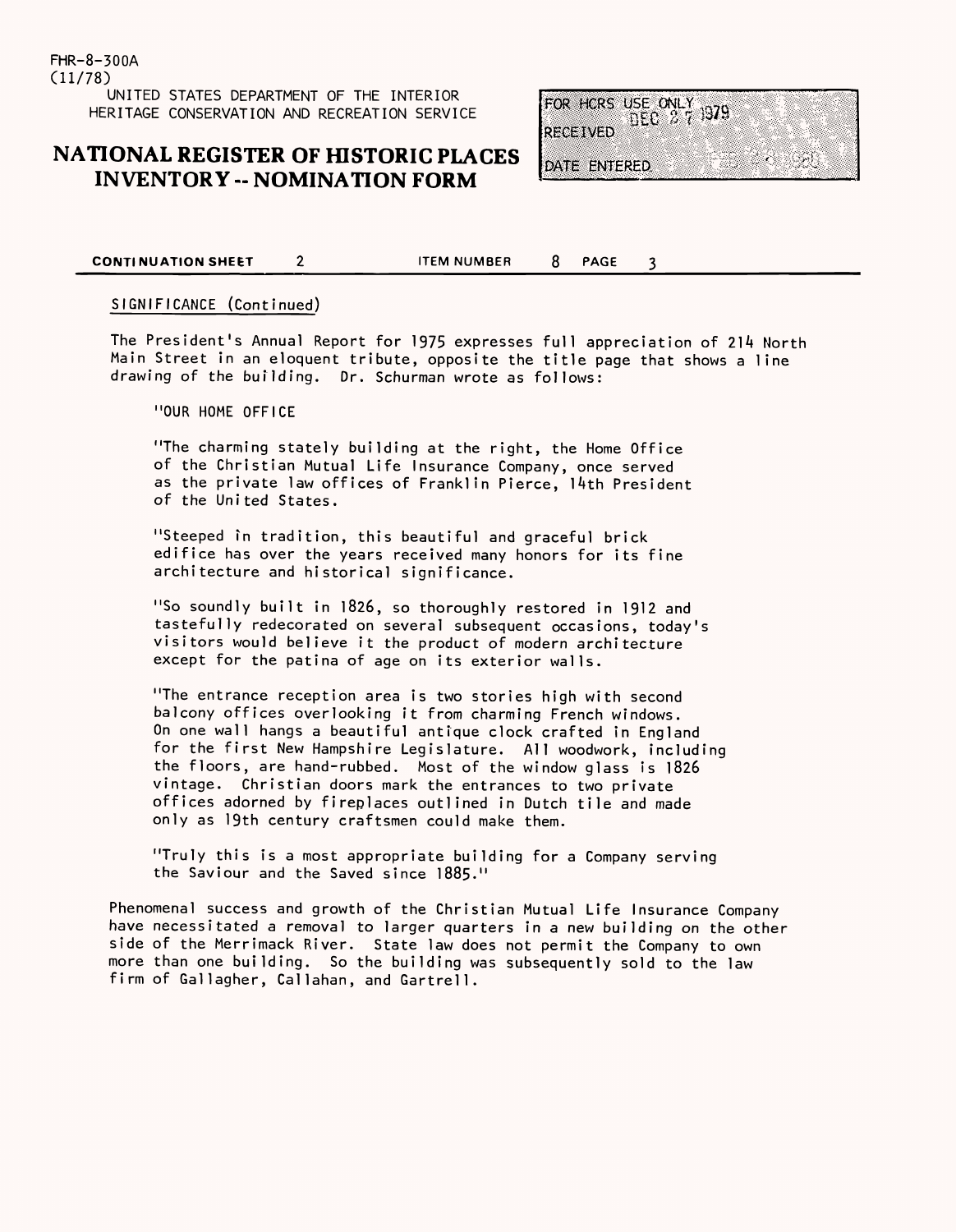### **NATIONAL REGISTER OF HISTORIC PLACES INVENTORY -- NOMINATION FORM**

FOR HORS USE ONLY  $_{\rm 075}^{\rm 579}$ **RECEIVED** DATE ENTERED.

#### **CONTINUATION SHEET** 3 **ITEM NUMBER** 8 PAGE 4

#### SIGNIFICANCE (Continued)

For a century and a half, 214 North Main Street has been an intrinsic part of the history and the architecture of the Capital City.

In 1928, the historian Elwin L. Page wrote in "Abraham Lincoln in New Hampshire": "Could we be set back to i860, with no pictures in mind other than the actualities of today, and travel the route of Lincoln up Main Street, we should not recognize, except for the then-new Saint Paul's Church, now somewhat enlarged and changed, a single public building. The State House and the Court House are altered beyond recognition. If you went up Main Street on March 1, i860, with your only dream picture an inverted memory of the aspect of 1928, you might with difficulty recognize a small portion of the business buildings lining the east side of the street....Everything else would be utterly strange. From the Court House knoll you might view the scene with a sense of greater familiarity, Up the street you could glimpse the battlemented end of the old Historical Society Building, while over across would be the solid bulks of the McFarland house and of the Sanborn house, where a few.months after Lincoln unseeingly saw it, Stephen A. Douglas was to sleep..." Note: (Both of the houses mentioned have since been destroyed.)

The Franklin Pierce law office building is the only building of its kind north of the Concord business district to carry forward the once proud tradition of early 19th century architecture. Surrounded by new structures of dubious quality, by pizza shacks and gas filling stations with glaring signs, a once stately, attractive area of Main Street has disappeared and "the Old Building" is a rarity.

The name of Franklin Pierce also enhances interest in 214 North Main Street. Visitors to the Pierce Manse ask to see his law office building, too. With an increasing historical appreciation of Franklin Pierce as 14th President during bitterly controversial times and with sagacity and determination to avoid open conflict, the Pierce Brigade as a volunteer group hopes to coordinate preserv-

ation of the three buildings in Concord with which President Pierce was associated.

Distinctive in its own right, the Franklin Pierce Law Office Building at 214 North Main Street causes much admiration. Visitors and citizens of New Hampshire alike express enthusiasm over the handsome lines and charm of this building. Admired for many generations, when it was built and even more 150 years later, this building has an aura of the life and times of "old Concord" to be preserved for the future.

<sup>1</sup>Page, Elwin Lawrence, "Abraham Lincoln in New Hampshire," 1929, Houghton Mifflin Co.